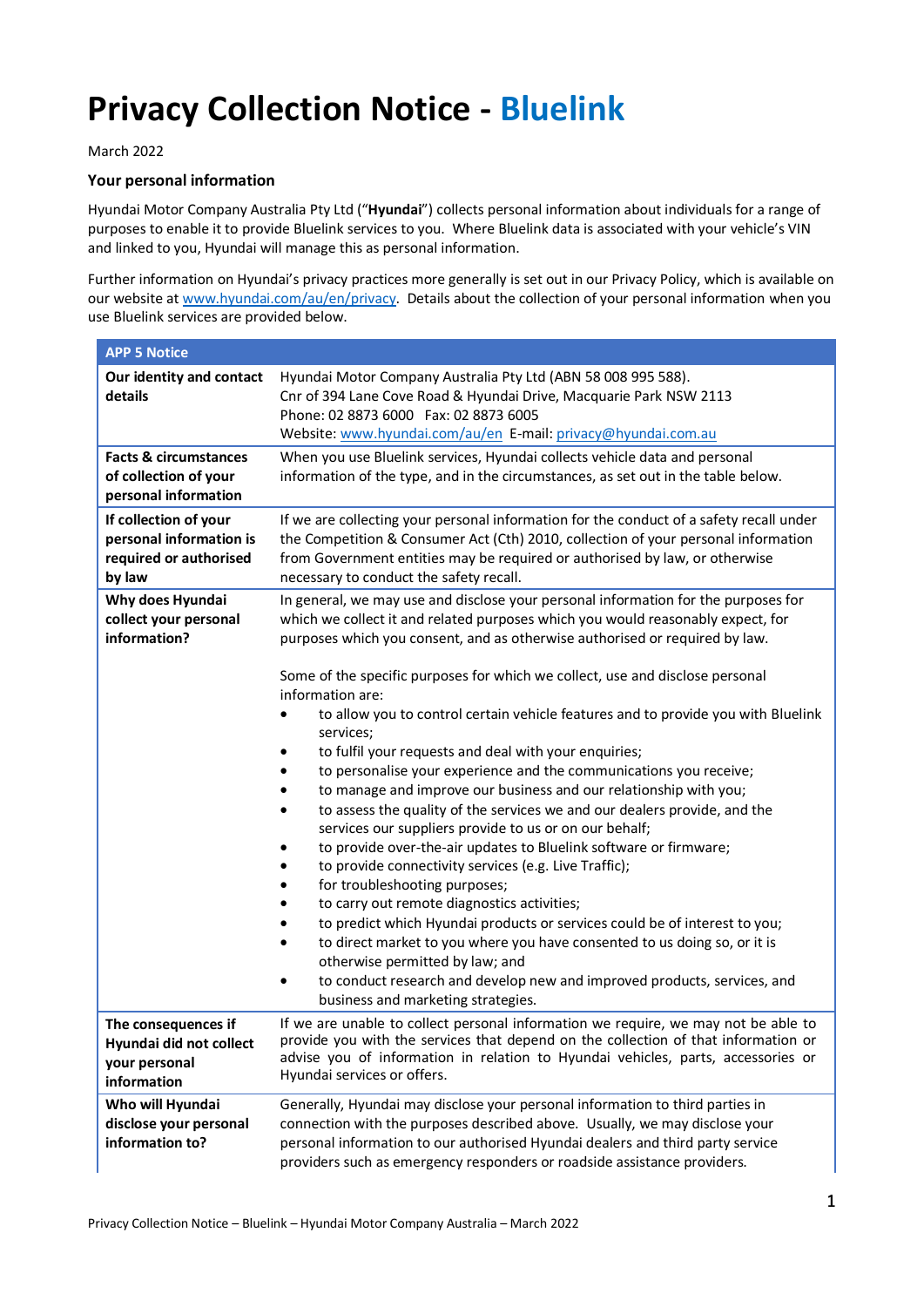| <b>APP 5 Notice</b>                                                |                                                                                                                                                                                                                                                                                                                            |
|--------------------------------------------------------------------|----------------------------------------------------------------------------------------------------------------------------------------------------------------------------------------------------------------------------------------------------------------------------------------------------------------------------|
| <b>Access to and correction</b><br>of your personal<br>information | Our Privacy Policy contains information about how you may access and seek<br>correction of personal information about you that Hyundai holds.                                                                                                                                                                              |
| <b>Privacy complaints</b>                                          | Our Privacy Policy contains information about how you may complain about a breach<br>of the Australian Privacy Principles and how Hyundai will deal with complaints.                                                                                                                                                       |
| Likely overseas<br>disclosure of your<br>personal information      | Connected vehicle data may be transmitted from the Bluelink modem to Hyundai<br>Motor Company (our parent company) in Korea. When this occurs, the data is stored<br>in Hyundai's data processing and storage locations including Hyundai servers and<br>third-party cloud infrastructure, located in Korea and Singapore. |
| <b>Changes</b>                                                     | We may modify or update this information from time to time.                                                                                                                                                                                                                                                                |

## **Facts & circumstances of collection of your personal information - Bluelink**

| <b>Category of data</b>                                                                | <b>Examples of data</b>                                                                                                                                                                                                                                                                                                                                                     | How data is used by Hyundai                                                                                                                                                                                                                                                                                                                                                                                                                                                                                  |
|----------------------------------------------------------------------------------------|-----------------------------------------------------------------------------------------------------------------------------------------------------------------------------------------------------------------------------------------------------------------------------------------------------------------------------------------------------------------------------|--------------------------------------------------------------------------------------------------------------------------------------------------------------------------------------------------------------------------------------------------------------------------------------------------------------------------------------------------------------------------------------------------------------------------------------------------------------------------------------------------------------|
| <b>Bluelink modem &amp; SIM</b><br>data                                                | Whether or not you have activated Bluelink<br>services, the Electronic Serial Number of the<br>modem (ESN), SIM serial number (ICCID) and<br>your Vehicle Identification Number (VIN) is<br>automatically sent to Hyundai.                                                                                                                                                  | To provide Bluelink services and to check<br>network service activation.                                                                                                                                                                                                                                                                                                                                                                                                                                     |
| User introduced data - via<br><b>Bluelink Account or</b><br><b>Bluelink App set up</b> | Name, email address, date of birth, phone<br>number, the password, the fact that you<br>accepted the Bluelink User Terms, the<br>verification PIN, the vehicle identification<br>number (VIN) and the activation code.                                                                                                                                                      | To manage your Bluelink Account (from<br>logging in through the Bluelink application<br>until the Bluelink Account is terminated); to<br>provide you with the Bluelink Account or<br>Bluelink App features; to give you access to<br>our services for which a Bluelink Account or<br>Bluelink App is required; and to notify you of<br>any updates to the Bluelink Account or<br>Bluelink App.                                                                                                               |
| <b>Vehicle functionality status</b>                                                    | Data on how the vehicle is operated<br>and used (e.g. use of steering, acceleration,<br>seat belt status, operation of internal<br>controls); maintenance data showing status of<br>vehicle systems (e.g. fuel and fluid levels, and<br>engine temperature); diagnostic data (e.g.<br>Diagnostic Trouble Codes (DTCs) and Warning<br>Indicator Light (WILs) when detected). | To provide Bluelink services;<br>to better understand and troubleshoot vehicle<br>performance issues and for product research<br>and improvement purposes.                                                                                                                                                                                                                                                                                                                                                   |
| <b>Driving information</b>                                                             | Data on how the vehicle is operated<br>and used (e.g. use of steering, acceleration,<br>seat belt status, operation of internal controls,<br>fuel consumption, speed, use of brake and<br>accelerator pedals, steering wheel movement,<br>general vehicle operating parameters.                                                                                             | To provide Bluelink services;<br>to better understand and troubleshoot vehicle<br>performance issues and for product research<br>and improvement purposes including to<br>inform predictive maintenance or repair.                                                                                                                                                                                                                                                                                           |
| <b>Location data</b>                                                                   | Latitude, longitude, speed and travel direction<br>of vehicle is collected in real time.                                                                                                                                                                                                                                                                                    | To provide Bluelink services such as<br>navigation, advice about avoiding traffic jams<br>and road hazards, access to "smart parking"<br>information, providing locally relevant<br>information, locating vehicles; to better<br>understand and troubleshoot vehicle<br>performance issues and for product research<br>and improvement purposes.<br>We share the vehicle's location, direction and<br>speed in pseudonymous form with HERE, our<br>real-time traffic information<br>third-party<br>provider. |